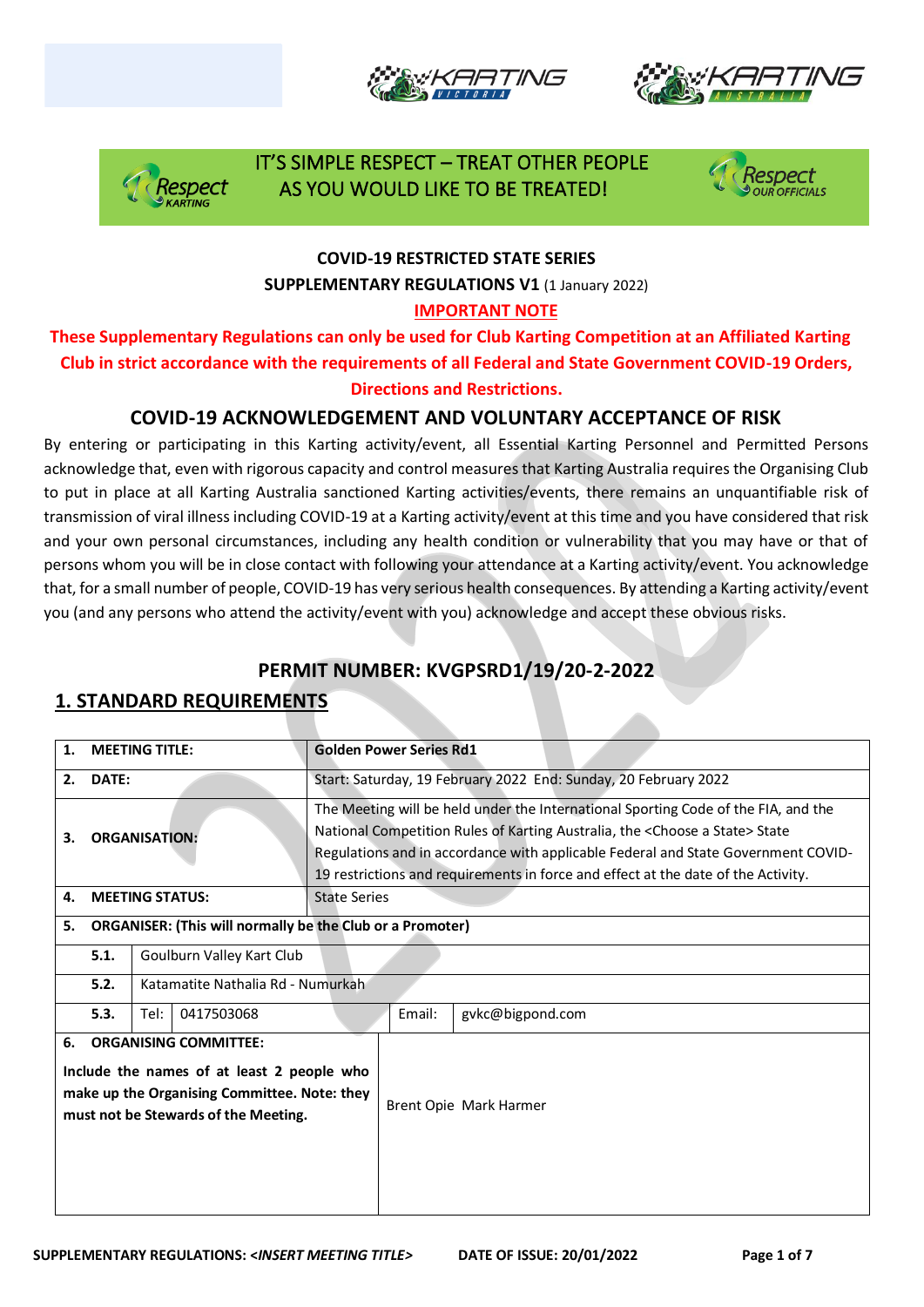





 $\mathbf l$ 



| 7. ESSENTIAL OFFICIALS (Ref: General Rules Chapter 7 Rule 4 - "Essential Officials") |                                                                     |  |  |  |
|--------------------------------------------------------------------------------------|---------------------------------------------------------------------|--|--|--|
| Stewards of the Meeting: (Minimum of 2                                               | Sarge Wilson (Chief Steward) Pam Arnett, Leticia Harmer, Lisa Jones |  |  |  |
| <b>Stewards Required for every Meeting</b>                                           |                                                                     |  |  |  |
| Clerk of the Course:                                                                 | <b>Russell White</b>                                                |  |  |  |
| <b>Chief Scrutineer:</b>                                                             | <b>Harold Arnett</b>                                                |  |  |  |
| Chief Timekeeper:                                                                    | Sheree Muller                                                       |  |  |  |
| <b>Emergency and Medical Services:</b>                                               | Rich River First Aid                                                |  |  |  |
| <b>OTHER OFFICIALS</b><br>8.                                                         |                                                                     |  |  |  |
| COVIDSafe Officer                                                                    | <b>Brent Opie</b>                                                   |  |  |  |
| Assistant Clerks of The Course:                                                      | James Reynolds, Steve Black, Greg Mawson                            |  |  |  |
| Starter                                                                              | Geordie MacDonald                                                   |  |  |  |
| <b>Grid Marshal</b>                                                                  | Adrian Allen, Andy Keep                                             |  |  |  |
| <b>Scales Marshal</b>                                                                | Leckie Milne                                                        |  |  |  |
| <b>Scrutineers</b>                                                                   | Luke Doidge, Michael Damaschino                                     |  |  |  |
| Timekeeper                                                                           | Debra Sutton                                                        |  |  |  |
| Secretary of the Meeting                                                             | Jacob Smith                                                         |  |  |  |
| Flag / Lights Marshal                                                                | John Fehring                                                        |  |  |  |
| <b>Fuel Tester</b>                                                                   | <b>Harold Arnett</b>                                                |  |  |  |
| <b>Tyre Tester</b>                                                                   | <b>Harold Arnett</b>                                                |  |  |  |
| <b>CIRCUIT DETAILS</b><br>9.                                                         |                                                                     |  |  |  |
| <b>Circuit Name:</b>                                                                 | Numurkah Raceway                                                    |  |  |  |
| <b>Circuit Address:</b>                                                              | Katamatite Nathalia Rd Numurkah                                     |  |  |  |
| <b>Track Length:</b>                                                                 | 541 Metres                                                          |  |  |  |
| <b>Direction Of Racing:</b>                                                          | Clockwise                                                           |  |  |  |
| <b>Track Density:</b>                                                                | 22                                                                  |  |  |  |
| <b>Notice Board:</b>                                                                 | On trolley bay fence                                                |  |  |  |
| <b>Stewards Office:</b>                                                              | Portable office between Canteen and Tower                           |  |  |  |
| <b>Mechanical Breakdown Lane:</b>                                                    | Will Not be in use at this Meeting.                                 |  |  |  |
| Parc Fermé:                                                                          | The area boarded by scales shed wall to Tech shed.                  |  |  |  |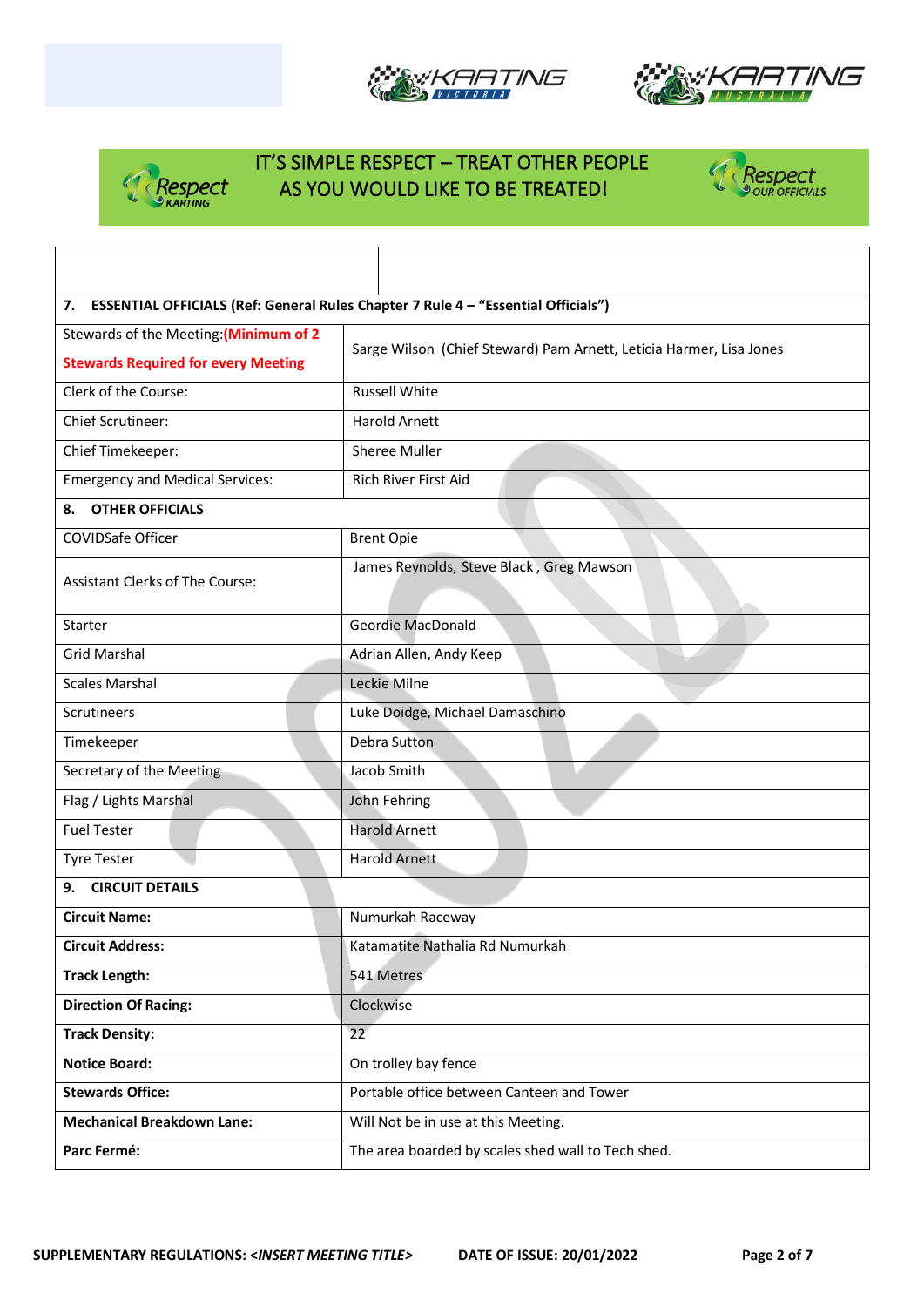







#### **2. ADMINISTRATION**

| 1.                                                                                             | Any KA licence holder is permitted to enter this event                                                             |                                                                   |                                          |                        |  |  |  |
|------------------------------------------------------------------------------------------------|--------------------------------------------------------------------------------------------------------------------|-------------------------------------------------------------------|------------------------------------------|------------------------|--|--|--|
| 2.                                                                                             | The Club must maintain a register of all Essential Karting Personnel and Permitted Persons at the Circuit for the  |                                                                   |                                          |                        |  |  |  |
|                                                                                                | activity.                                                                                                          |                                                                   |                                          |                        |  |  |  |
| 3.                                                                                             | The number of entries in the Event is strictly limited by Government Directions/Orders. Pre-entry for the Event is |                                                                   |                                          |                        |  |  |  |
|                                                                                                | essential. There will be NO ENTRIES ACCEPTED ON THE DAY.                                                           |                                                                   |                                          |                        |  |  |  |
| 4.                                                                                             | The Classes, Age and Weight Divisions listed below are permitted to Compete at this Meeting.                       |                                                                   |                                          |                        |  |  |  |
|                                                                                                | Class names as used in the 2022 Australian Karting Manual must be used.                                            |                                                                   |                                          |                        |  |  |  |
|                                                                                                | <b>COMPULSORY COMPETITION CLASSES</b>                                                                              | <b>DIVISION/WEIGHT</b>                                            | <b>DISCRETIONARY COMPETITION CLASSES</b> | <b>DIVISION/WEIGHT</b> |  |  |  |
|                                                                                                |                                                                                                                    |                                                                   |                                          |                        |  |  |  |
|                                                                                                |                                                                                                                    |                                                                   |                                          |                        |  |  |  |
| Cadet 9                                                                                        |                                                                                                                    | Single Division<br>KA4                                            |                                          | Junior Heavy           |  |  |  |
| Cadet 12                                                                                       |                                                                                                                    | Single Division                                                   | TaG 125 Restricted                       | Senior Light           |  |  |  |
| KA4                                                                                            |                                                                                                                    | Junior Light                                                      | TaG 125 Restricted                       | Senior Medium          |  |  |  |
| KA3                                                                                            |                                                                                                                    | Junior                                                            | TaG 125 Restricted                       | Senior Heavy           |  |  |  |
| KA3                                                                                            |                                                                                                                    | Senior Light                                                      | Victorian Combined*                      | <b>Masters</b>         |  |  |  |
|                                                                                                |                                                                                                                    |                                                                   | * NOTE: The weights listed for           |                        |  |  |  |
| KA3                                                                                            |                                                                                                                    | Senior Medium                                                     | Divisions is in accordance with          |                        |  |  |  |
|                                                                                                |                                                                                                                    |                                                                   | State Regulations.                       |                        |  |  |  |
|                                                                                                |                                                                                                                    |                                                                   |                                          |                        |  |  |  |
| <b>TaG 125</b>                                                                                 |                                                                                                                    | Light                                                             |                                          |                        |  |  |  |
| <b>TaG 125</b>                                                                                 |                                                                                                                    | Heavy                                                             |                                          |                        |  |  |  |
|                                                                                                | Note: Consolidation of Class Rules (Competition Rules - Chapter 1, Rule 9) may be applied.                         |                                                                   |                                          |                        |  |  |  |
| 5.                                                                                             | <b>ENTRIES</b>                                                                                                     |                                                                   |                                          |                        |  |  |  |
| 5.1.                                                                                           | 11.59 20/01/2022<br><b>Entries Open:</b>                                                                           |                                                                   |                                          |                        |  |  |  |
| 5.2.                                                                                           | <b>Entries Close:</b><br>11.59 13/02/2022                                                                          |                                                                   |                                          |                        |  |  |  |
| 5.3.                                                                                           | <b>Entries Close:</b>                                                                                              | 11.59 13/02/2022                                                  |                                          |                        |  |  |  |
| 6.                                                                                             | <b>ENTRY FEE</b>                                                                                                   |                                                                   |                                          |                        |  |  |  |
| The Entry Fee for each Class at this Meeting including GST and TDF Levy is as follows:<br>6.1. |                                                                                                                    |                                                                   |                                          |                        |  |  |  |
|                                                                                                | <b>Competition Class Name</b>                                                                                      |                                                                   | <b>Entry Fee</b>                         |                        |  |  |  |
| All Classes                                                                                    |                                                                                                                    | \$85.00                                                           |                                          |                        |  |  |  |
| 7.                                                                                             | <b>ENTRY PROCEDURE</b>                                                                                             |                                                                   |                                          |                        |  |  |  |
| 7.1.                                                                                           |                                                                                                                    | Each Entry for this Meeting may be made using the CMS as follows: |                                          |                        |  |  |  |
|                                                                                                | Log on to your driver information via http://www.karting.net.au/<br>$\bullet$                                      |                                                                   |                                          |                        |  |  |  |
|                                                                                                | Click on the licence and entries icon (top centre of the screen)<br>$\bullet$                                      |                                                                   |                                          |                        |  |  |  |
|                                                                                                | Click on the "Enter a Race Meeting" icon<br>$\bullet$                                                              |                                                                   |                                          |                        |  |  |  |
|                                                                                                |                                                                                                                    |                                                                   |                                          |                        |  |  |  |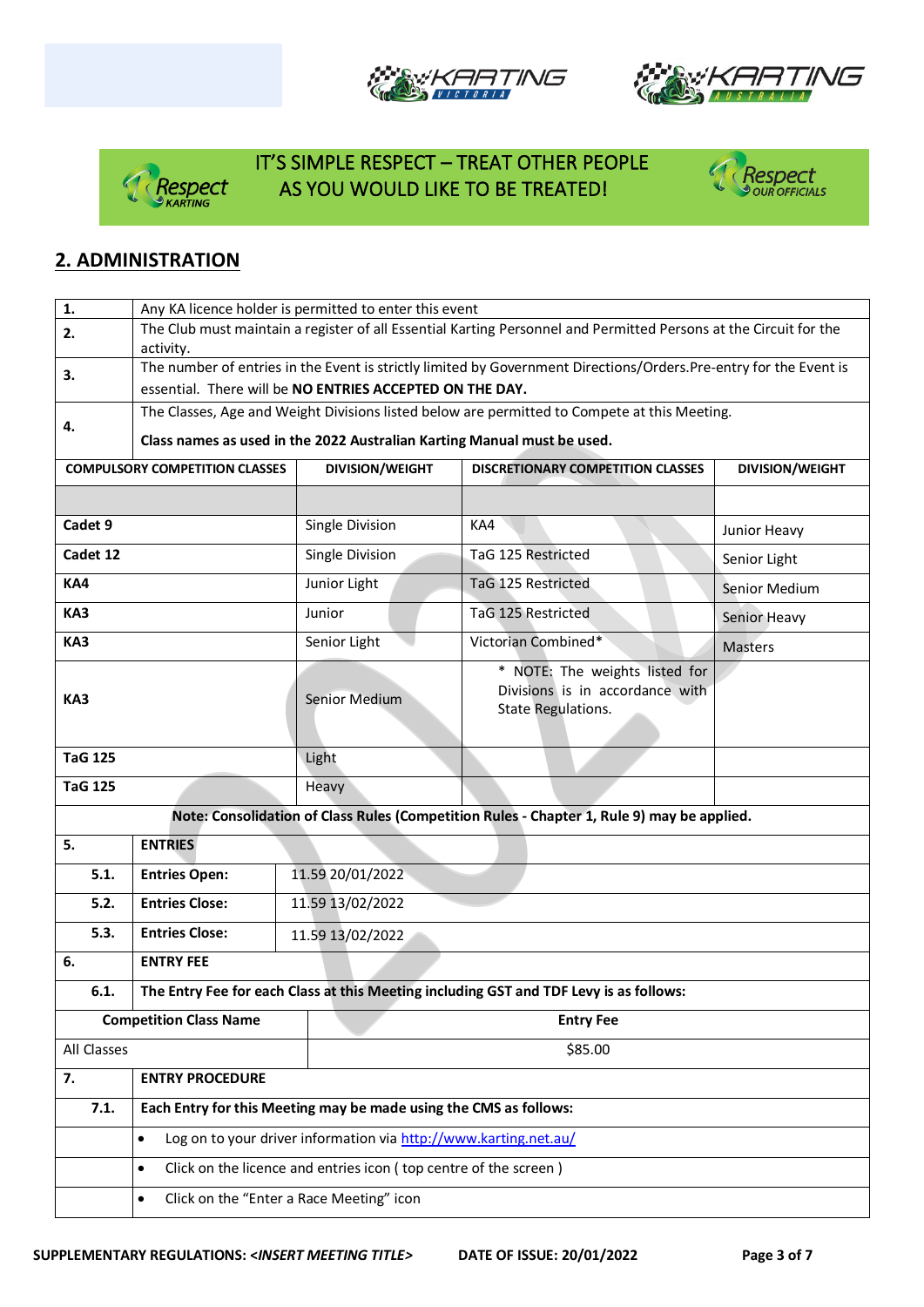







|      | Enter your log on details<br>$\bullet$                                                                                       |  |  |  |
|------|------------------------------------------------------------------------------------------------------------------------------|--|--|--|
|      | Under 'My Details' functions, choose 'Pre Enter Race Meeting'<br>$\bullet$                                                   |  |  |  |
|      | Choose the State in which the Meeting is being held<br>$\bullet$                                                             |  |  |  |
|      | Choose the Club who is the Organiser of the Meeting<br>$\bullet$                                                             |  |  |  |
| 7.2. | Payment of the Entry Fee can be made as follows:                                                                             |  |  |  |
|      | Credit card Payments can be made via CMS using SecurePay ONLY                                                                |  |  |  |
| 8.   | <b>MINIMUM ENTRIES</b>                                                                                                       |  |  |  |
|      |                                                                                                                              |  |  |  |
| 8.1. | 8 is the minimum number of pre entries which must be received for each Class and/or Division.                                |  |  |  |
|      | If insufficient entries are received for a Class and/or Division to form in its own right, the <b>Compulsory Competition</b> |  |  |  |
|      | Classes will be Consolidated in accordance with Competition Rules - Chapter 1, Rule 9.                                       |  |  |  |
| 8.2. | Discretionary Competition Classes may be Consolidated in accordance with the Rules or Cancelled at the discretion            |  |  |  |
|      | of the Organiser and in accordance with the Rules.                                                                           |  |  |  |
| 8.3. | If a Class or Division is cancelled, the Entry Fee may be refunded at the discretion of the Organiser and in                 |  |  |  |

#### **3. SPECIFIC COVID-19 RESTRICTION AND MITIGATION REQUIREMENTS**

| <b>COVIDSafe ACTION PLAN (When required at law)</b>                                                          |                                                                                                                                |  |  |  |  |
|--------------------------------------------------------------------------------------------------------------|--------------------------------------------------------------------------------------------------------------------------------|--|--|--|--|
| The Club has completed a COVIDSafe Action Plan and submitted it to the relevant State Government Department. |                                                                                                                                |  |  |  |  |
|                                                                                                              | All actions identified as being required to be done to create a COVIDSafe Event and Club facility must be carried out prior to |  |  |  |  |
|                                                                                                              | and during the Event.                                                                                                          |  |  |  |  |
| 1.                                                                                                           | PERMITTED AND NON-PERMITTED PERSONS                                                                                            |  |  |  |  |
|                                                                                                              | No person who has symptoms consistent with COVID-19 (this includes any fever, respiratory                                      |  |  |  |  |
| 1.1.                                                                                                         | symptoms, shortness of breath, sore throat, cough, lack of smell or fatigue) is permitted to                                   |  |  |  |  |
|                                                                                                              | attend the Circuit or participate in the Event.                                                                                |  |  |  |  |
|                                                                                                              | Any person who starts to feel unwell or to exhibit symptoms of COVID-19 during the Event must                                  |  |  |  |  |
| 1.2.                                                                                                         | immediately avoid contact with all persons at the Circuit and MUST IMMEDIATELY LEAVE the                                       |  |  |  |  |
|                                                                                                              | Circuit.                                                                                                                       |  |  |  |  |
|                                                                                                              | Note - The number chosen in 2.1 must not exceed the maximum number of people permitted to gather under State                   |  |  |  |  |
| 2.                                                                                                           | <b>Public Health Authority Orders/Directions/Regulations.</b>                                                                  |  |  |  |  |
|                                                                                                              | SOCIAL DISTANCING AND DENSITY REQUIRMENTS                                                                                      |  |  |  |  |
| 2.1.                                                                                                         | Essential Karting Personnel and Permitted Persons are not permitted to gather in groups greater than Choose a                  |  |  |  |  |
|                                                                                                              | number while in attendance at the Event. (Delete if no limit on Group size by the State Government required)                   |  |  |  |  |
| 2.2.                                                                                                         | Government prescribed Social Distancing measures must always be observed.                                                      |  |  |  |  |
| 2.3.                                                                                                         | The use by Permitted Persons of any indoor facilities is strictly limited by the Density Quotient of the room as included      |  |  |  |  |
|                                                                                                              | in the Club's COVIDSafe Action Plan.                                                                                           |  |  |  |  |
| 2.4.                                                                                                         | Food service provided at the Event must fully comply with all State Public Health Authority                                    |  |  |  |  |
|                                                                                                              | Orders/Directions/Regulations.                                                                                                 |  |  |  |  |
|                                                                                                              | Hand Hygiene must be available at all food service outlets.                                                                    |  |  |  |  |
|                                                                                                              | Regular cleaning in accordance with the Club's COVIDSafe Action Plan MUST be carried out throughout the Event.<br>٠            |  |  |  |  |
|                                                                                                              |                                                                                                                                |  |  |  |  |
|                                                                                                              |                                                                                                                                |  |  |  |  |
|                                                                                                              |                                                                                                                                |  |  |  |  |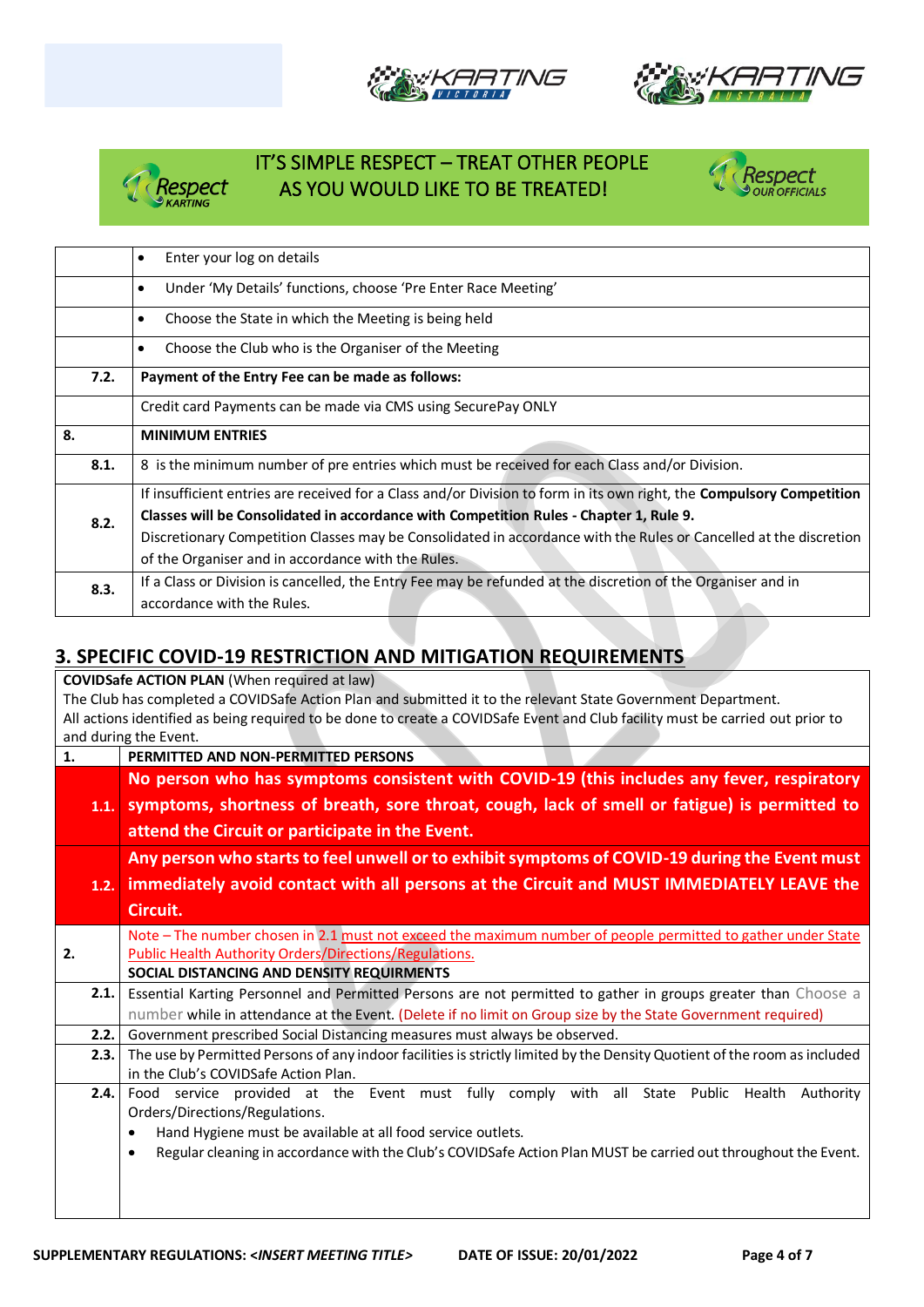







| 3.  | <b>Check In Requirements</b>                                                                                      |  |  |  |
|-----|-------------------------------------------------------------------------------------------------------------------|--|--|--|
|     | All Attendees MUST complete and submit the Karting Australia COVID-19 Declaration, or the compulsory State        |  |  |  |
| 3.1 | Government issued QR Code Check-In (delete which is not relevant) upon arrival at the venue if required by the    |  |  |  |
|     | <b>State or Federal Government.</b>                                                                               |  |  |  |
| 4.  | HYGIENE FACILITIES - TOILET/WASHROOM FACILITIES and HAND SANITISER                                                |  |  |  |
| 4.1 | The Club is required to provide facilities to ensure general and sensible hygiene practices are maintained.       |  |  |  |
| 4.2 | Toilet and washroom facilities at the Circuit must be open and available for use.                                 |  |  |  |
|     | Washroom facilities must be properly equipped with liquid soap, running water and either air hand driers or paper |  |  |  |
| 4.3 | towels.                                                                                                           |  |  |  |
|     | The toilets and washroom facilities must be cleaned at least once during the day or as otherwise required in      |  |  |  |
|     | accordance with the Club's COVIDSafe Action Plan                                                                  |  |  |  |
|     | It is strongly recommended that Essential Karting Personnel and Permitted Persons bring their own supply of hand  |  |  |  |
| 4.4 | sanitiser for use in accordance with government recommendations in addition to hand sanitiser that is supplied by |  |  |  |
|     | the Club.                                                                                                         |  |  |  |

#### **4. COMPETITION**

| 1.   | <b>FORMAT OF RACING</b>                                                                                                                                                                                         |                                                                                                                                                                                           |                                                                                                       |    |        |    |
|------|-----------------------------------------------------------------------------------------------------------------------------------------------------------------------------------------------------------------|-------------------------------------------------------------------------------------------------------------------------------------------------------------------------------------------|-------------------------------------------------------------------------------------------------------|----|--------|----|
| 2.   | Practice                                                                                                                                                                                                        | 3 Practice session/s of 6 minutes will be held. Transponders must be fitted for all practices - last<br>Practice will be timed for positions for qualifying, transponders must be fitted. |                                                                                                       |    |        |    |
| 3.   | Qualifying                                                                                                                                                                                                      | There will be Timed Qualifying at this Event. There will be one (1) standalone Qualifying session of 6<br>minutes                                                                         |                                                                                                       |    |        |    |
| 4.   | Heats &<br>Final                                                                                                                                                                                                | The system of gridding will be in accordance with State Regulations - Series Competition Format 2                                                                                         |                                                                                                       |    |        |    |
| 5.   | <b>DISTANCES</b>                                                                                                                                                                                                |                                                                                                                                                                                           |                                                                                                       |    |        |    |
|      | Heat 1                                                                                                                                                                                                          | 10                                                                                                                                                                                        | Heat 2                                                                                                | 10 | Heat 3 | 10 |
|      |                                                                                                                                                                                                                 |                                                                                                                                                                                           | Final                                                                                                 | 15 |        |    |
| 6.   | <b>ACCESS TO CIRCUIT</b>                                                                                                                                                                                        |                                                                                                                                                                                           |                                                                                                       |    |        |    |
| 6.1. | Competitors will be permitted to enter the Circuit from 9.30am on 18/02/2022                                                                                                                                    |                                                                                                                                                                                           |                                                                                                       |    |        |    |
| 7.   | <b>DRIVERS BRIEFING</b>                                                                                                                                                                                         |                                                                                                                                                                                           |                                                                                                       |    |        |    |
| 7.1  | Drivers Briefing notes will be advised in an electronic format OR via the Public Address system to all Competitors.<br>Any questions should be directed to the Chief Steward prior to the start of Competition. |                                                                                                                                                                                           |                                                                                                       |    |        |    |
| 8.   | <b>SCRUTINEERING</b>                                                                                                                                                                                            |                                                                                                                                                                                           |                                                                                                       |    |        |    |
| 8.1  | All Competitors will be required to complete an electronic Scrutineering Form<br>http://kartingaustralia.wufoo.com/forms/ka-scrutineering-record-goulburnvalley/                                                |                                                                                                                                                                                           |                                                                                                       |    |        |    |
| 8.2  | This form will be submitted to the Race Secretary in an electronic format by the 15 <sup>th</sup> February to ensure your entry is<br>accepted.                                                                 |                                                                                                                                                                                           |                                                                                                       |    |        |    |
| 9.   | <b>FUEL</b>                                                                                                                                                                                                     |                                                                                                                                                                                           |                                                                                                       |    |        |    |
| 9.1. |                                                                                                                                                                                                                 |                                                                                                                                                                                           | PULP and E10 PULP (delete fuel not being used) is the only fuel permitted to be used at this Meeting. |    |        |    |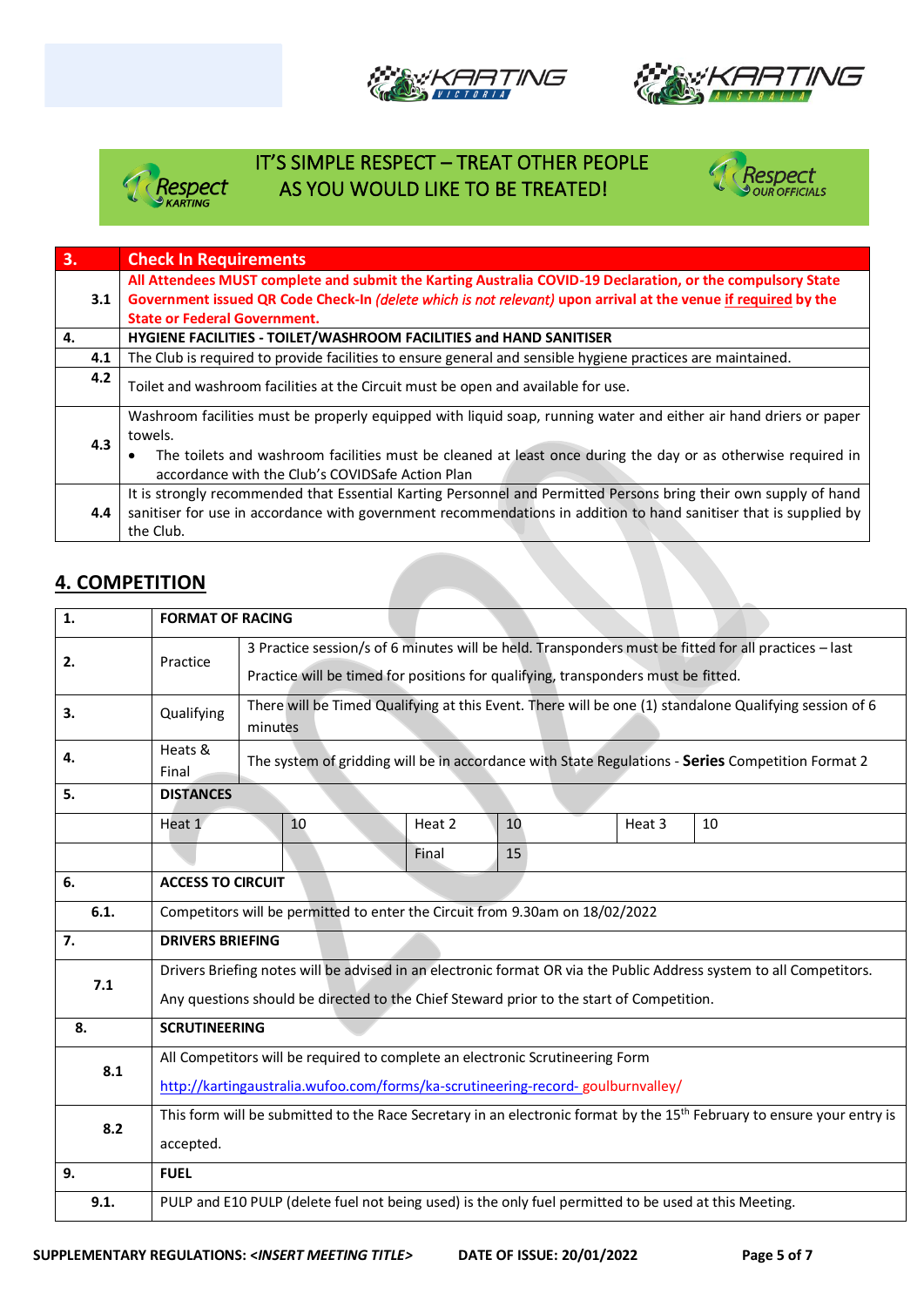







| 9.2.         | Control Fuel Will be used at this Meeting.                                                                                                                                    |                                                                                                                     |  |  |  |  |
|--------------|-------------------------------------------------------------------------------------------------------------------------------------------------------------------------------|---------------------------------------------------------------------------------------------------------------------|--|--|--|--|
| 9.3.         | Supply details for Control Fuel are                                                                                                                                           |                                                                                                                     |  |  |  |  |
| 9.4.         | Caltex 98 Fuel for use at this Meeting must be purchased from:                                                                                                                |                                                                                                                     |  |  |  |  |
| 9.5.         | Caltex Service station Cnr Saxton Street and Tocumwal Rd Numurkah Click here to enter text.                                                                                   |                                                                                                                     |  |  |  |  |
| 9.6.         | Proof of purchase of the Control Fuel must be retained and produced to the Chief Scrutineer or Fuel Tester if                                                                 |                                                                                                                     |  |  |  |  |
| 10.          | required.                                                                                                                                                                     |                                                                                                                     |  |  |  |  |
|              | <b>TIMETABLE</b>                                                                                                                                                              |                                                                                                                     |  |  |  |  |
| 9.1          | Friday 18/02/2022                                                                                                                                                             |                                                                                                                     |  |  |  |  |
|              | <b>Time</b>                                                                                                                                                                   | <b>Activity</b>                                                                                                     |  |  |  |  |
| a)           | 9.00am                                                                                                                                                                        | Gates open set up ONLY                                                                                              |  |  |  |  |
| b)           | 10.00                                                                                                                                                                         | Canteen opens Drinks and limited food                                                                               |  |  |  |  |
| c)           | Saturday 19th                                                                                                                                                                 | Canteen opens 7.00am EFT available                                                                                  |  |  |  |  |
| $\mathsf{d}$ | All Day                                                                                                                                                                       | Scrutineering                                                                                                       |  |  |  |  |
| e)           | 8.00am                                                                                                                                                                        | Practice and Timed practice                                                                                         |  |  |  |  |
| f            | <b>End of Practice</b>                                                                                                                                                        | <b>Drivers Briefing</b>                                                                                             |  |  |  |  |
| g)           | 12.00pm                                                                                                                                                                       | Qualifying                                                                                                          |  |  |  |  |
| h)           | End of Qualifying                                                                                                                                                             | Racing                                                                                                              |  |  |  |  |
| g)           | 6.00pm                                                                                                                                                                        | <b>Completion of Racing</b>                                                                                         |  |  |  |  |
| 10.3         | Sunday 20th                                                                                                                                                                   |                                                                                                                     |  |  |  |  |
|              | <b>Time</b>                                                                                                                                                                   | <b>Activity</b>                                                                                                     |  |  |  |  |
| a)           | 7.00am                                                                                                                                                                        | <b>Canteen opens</b>                                                                                                |  |  |  |  |
| b)           | All Day                                                                                                                                                                       | Scrutineering                                                                                                       |  |  |  |  |
| c)           | 8.00am                                                                                                                                                                        | Racing                                                                                                              |  |  |  |  |
| d)           | 2.00pm*                                                                                                                                                                       | Presentations                                                                                                       |  |  |  |  |
|              | *Note times are approximate and may change                                                                                                                                    |                                                                                                                     |  |  |  |  |
|              | dependant on progress during the day                                                                                                                                          |                                                                                                                     |  |  |  |  |
| 11.          | <b>TROPHIES &amp; PRIZES</b>                                                                                                                                                  |                                                                                                                     |  |  |  |  |
| 11.1.        | a)                                                                                                                                                                            | 1st, 2nd and 3rd trophies will be presented at the Meeting to all senior and KA3 classes. 1st, 2nd 3rd, 4th and 5th |  |  |  |  |
|              |                                                                                                                                                                               | trophies for Cadet 9, Cadet 12, Junior Light and Heavy classes only. Final only counts for trophies on the day.     |  |  |  |  |
|              | All points count towards Series - 401 System                                                                                                                                  |                                                                                                                     |  |  |  |  |
|              | DSQ zero points, Non-Starters will be awarded zero points<br>Non-Finishers will be awarded a finishing position based on the number of laps completed. In instances of a tie, |                                                                                                                     |  |  |  |  |
|              | b)                                                                                                                                                                            | this will be followed by the grid position awarded from the start of a heat. DSQ will not be awarded any points     |  |  |  |  |
|              | In the event of a tie-on points, the lower grid position will be awarded to the Driver with the faster                                                                        |                                                                                                                     |  |  |  |  |
|              | original qualifying time.                                                                                                                                                     |                                                                                                                     |  |  |  |  |